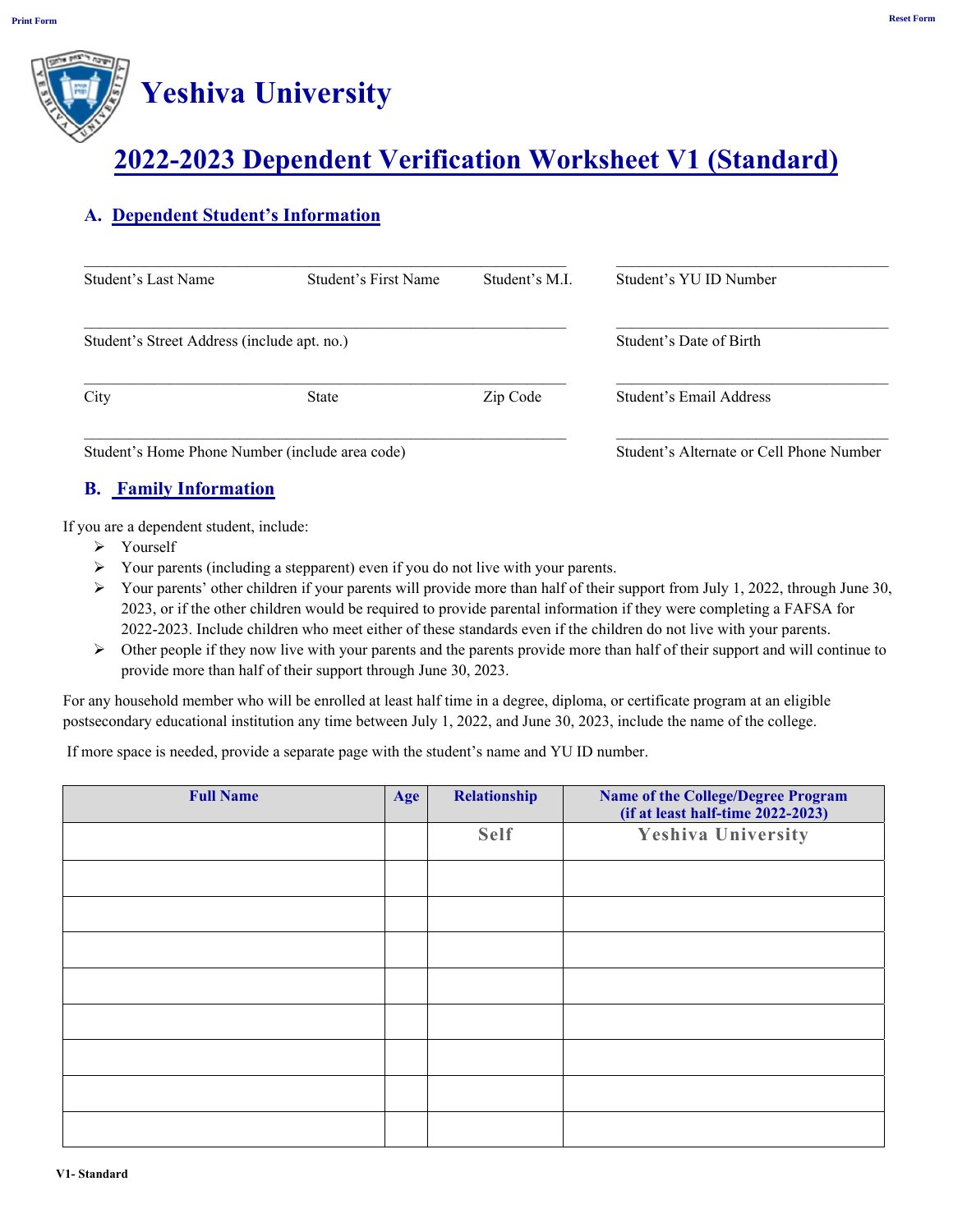#### Student's Name: **WUID:**  $\blacksquare$

#### **Instructions:**

- $\triangleright$  Online Request Go to www.IRS.gov, under the Tools heading on the IRS homepage; click "Get a Tax Transcript by Mail." Click "Get Transcript by MAIL." Make sure to request the "IRS Tax Return Transcript" and *NOT* the "IRS Tax Account Transcript."
- Telephone Request 1-800-908-9946
- Paper Request Form IRS Form 4506T-EZ or IRS Form 4506-T
- Non -Filers 4506T https://www.irs.gov/forms-pubs/about-form-4506-t

If you filed electronically then you may request a transcript 2-3 weeks after filing – paper filers must wait 8-11 weeks.

#### **C. Dependent Student's Income Information to Be Verified:**

**Check the box that applies if you filed or will file a 2020 IRS income tax return:** 

You have used the IRS Data Retrieval Tool (DRT) in FAFSA on the Web to transfer 2020 IRS income tax return information into your FAFSA.

You have not yet used the IRS DRT in FAFSA on the Web but will use the tool to transfer 2020 IRS income tax return information into your FAFSA once the 2020 IRS income tax return has been filed.

You are unable or choose not to use the IRS DRT in FAFSA on the Web, and instead will provide the school a 2020 IRS Tax Return Transcript or a signed copy of your 2020 income tax return with all IRS schedules.

You will not file a 2020 IRS income tax return, complete the table below and attach copies of ALL 2020 W-2 forms along with the Non-Filer letter from the IRS and continue to section F.

| Employer's Name                 | 2020 Amount Earned  |  |
|---------------------------------|---------------------|--|
| Suzy's Auto Body Shop (example) | \$2,000.00(example) |  |
|                                 |                     |  |
|                                 |                     |  |
|                                 |                     |  |

**D.** Parent's Income Information to Be Verified—**Note:** The instructions below apply to each parent included in the household. Notify the financial aid office if the parents filed separate IRS income tax returns for 2020 or had a change in marital status after the end of the 2020.

The parents have used the IRS DRT in FAFSA to transfer 2020 IRS income tax return information into the student's FAFSA*.*

The parents have not yet used the IRS DRT in FAFSA but will use the tool to transfer 2020 IRS income tax return information into the student's FAFSA once the 2020 IRS income tax return has been filed.

The parents are unable or choose not to use the IRS DRT in FAFSA, and instead will provide the school a 2020 IRS Tax Return Transcript(s) or a signed copy of your 2020 income tax return with all schedules.

Your parents will not file a 2020 IRS income tax return, complete the table below and attach copies of ALL 2020 W-2 forms along with the Non-Filer letter from the IRS and continue to section F.

| Source of Income - Employer's Name only | 2020 Amount Earned    |  |
|-----------------------------------------|-----------------------|--|
| Suzy's Auto Body Shop (example)         | $$2,000.00$ (example) |  |
|                                         |                       |  |
|                                         |                       |  |
|                                         |                       |  |
|                                         |                       |  |
|                                         |                       |  |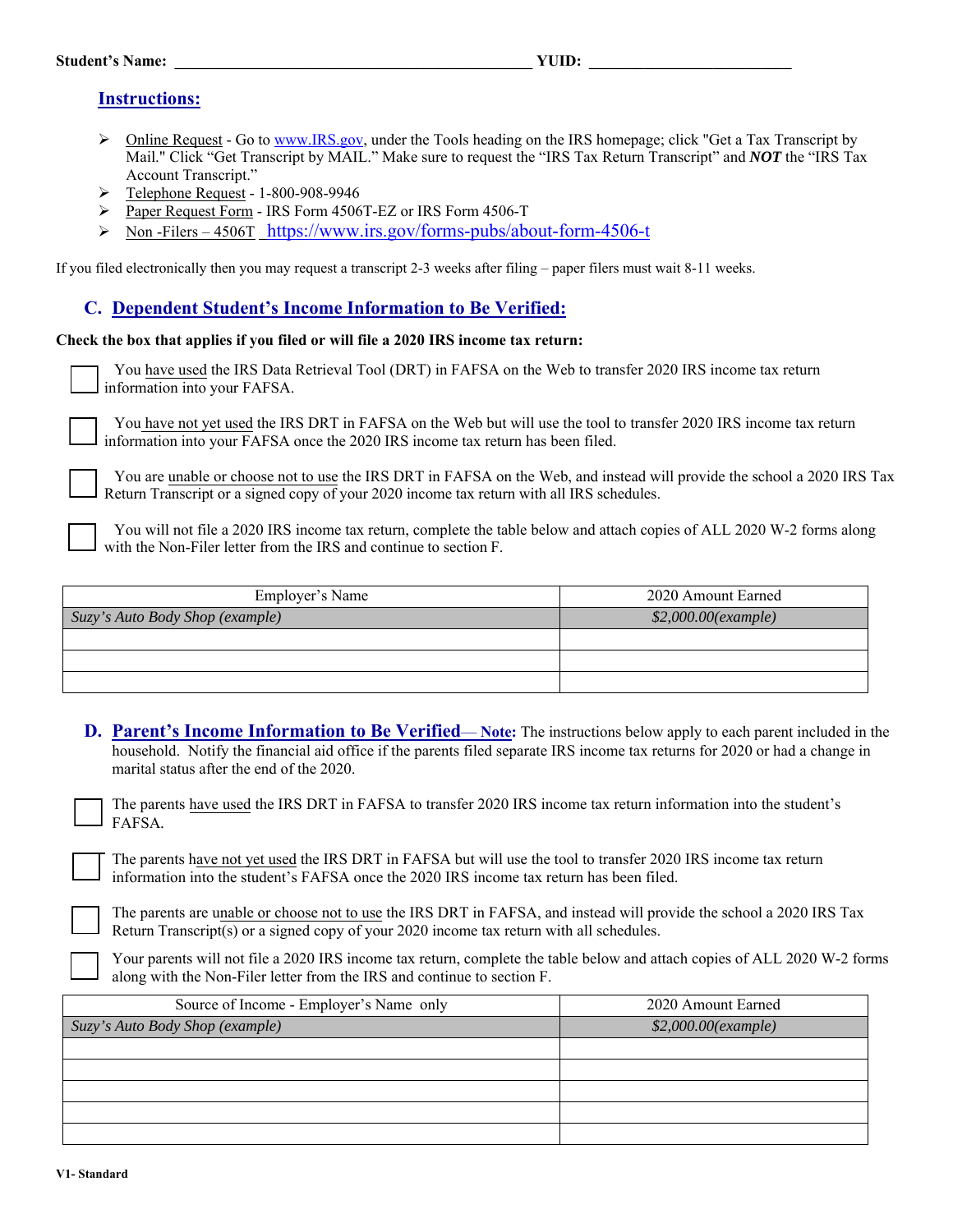#### **E. Verification and Various IRS Issues**

- Amended Tax Return Please submit a 2020 IRS Tax Return Transcript (see instructions above) as well as a signed copy of your filed IRS Form 1040X for 2020.
- IRS Identity Theft Please submit a Tax Return DataBase View (TRDBV) transcript obtained from the IRS. (Contact the IRS at 1-800-908-4490). Along with a statement signed and dated by the tax filers indicating that they were victims of IRS tax-related identity theft and that the IRS has been made aware of the tax-related identity theft.

#### **F. Certification and Signatures:**

Each person signing below certifies that all of the information reported is complete and correct. The student and one parent whose information was reported on the FAFSA must sign and date.

| Student's Signature | Student Name (Please Print) | Date |  |
|---------------------|-----------------------------|------|--|
| Parent's Signature  | Parent (Please Print)       | Date |  |

Yeshiva University Office of Student Aid 500 West 185th Street | New York, New York 10033-3201 Phone 646-592-6250 | Fax 212-960-0037 | Email studentaid@yu.edu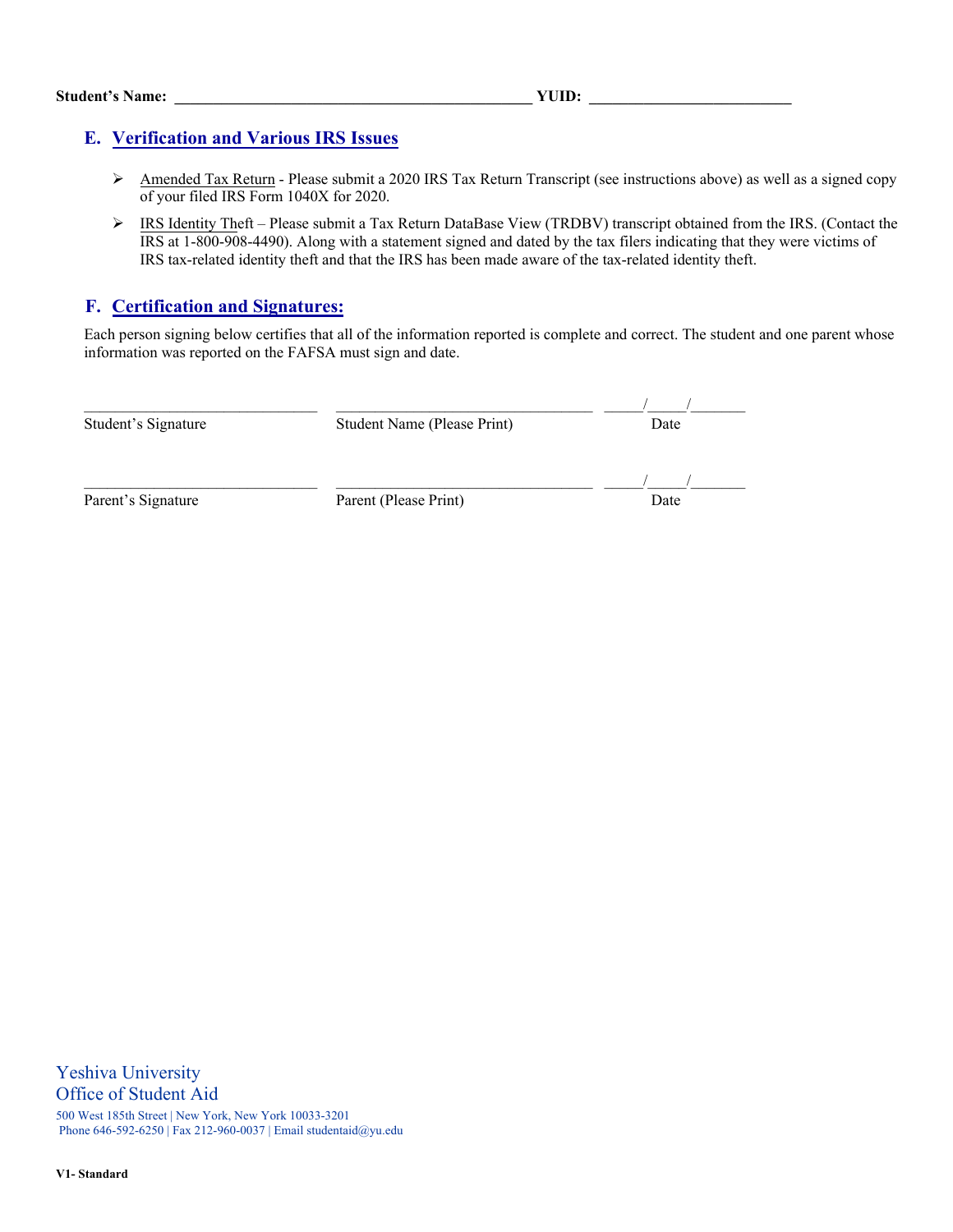

## **2022-2023 Asset Verification Form**

| Student's Name                                                                      |       | YU ID#                                                                                                                                                                                                                                                                                                                                                                                                                                                                                                                                                                                                                                              |
|-------------------------------------------------------------------------------------|-------|-----------------------------------------------------------------------------------------------------------------------------------------------------------------------------------------------------------------------------------------------------------------------------------------------------------------------------------------------------------------------------------------------------------------------------------------------------------------------------------------------------------------------------------------------------------------------------------------------------------------------------------------------------|
| Last                                                                                | First | M.I                                                                                                                                                                                                                                                                                                                                                                                                                                                                                                                                                                                                                                                 |
| answer all the questions that apply—do not leave any questions blank, use a zero.   |       | The following asset information is needed in order to complete the verification process. The figures provided below should reflect<br>values as reported on the date the Free Application for Federal Student Aid (FAFSA) was filed. Please read this form carefully and                                                                                                                                                                                                                                                                                                                                                                            |
| A.<br>income amount is $\leq$ \$250 and by .2 (2%) if it is greater than $>$ \$250. |       | <b>SAVINGS:</b> Please report the total value of all savings and checking accounts. The figures provided below will be com-<br>pared with what you reported on your 2020 tax return, line 2a of the 1040. We will divide the interest income by .01 (1%) if the interest                                                                                                                                                                                                                                                                                                                                                                            |
| PARENT(S): Checking:                                                                |       | <b>STUDENT/SPOUSE:</b><br>Checking:                                                                                                                                                                                                                                                                                                                                                                                                                                                                                                                                                                                                                 |
|                                                                                     |       |                                                                                                                                                                                                                                                                                                                                                                                                                                                                                                                                                                                                                                                     |
| Minus remaining mortgage owed -<br>Estimated current net worth = $\frac{1}{2}$      |       | Percentage owned<br>Minus remaining mortgage owed -<br>Estimated current net worth = $\frac{1}{2}$<br>*Important note: Do not include your family's primary place of residence in property values. You must only include any part of your<br>home that you rent to someone else. For example, if half of the house is rented, use 50% of the current market value minus 50% of<br>the mortgage owed to calculate the net worth. If the amount on line 17 in schedule 1 tax return is the result of a partnership, trust, or<br>S corporation, please explain the arrangement on the back of this form and include the net worth in Section C below. |
| any-where in this form; business assets should be reported in section D).           |       | <b>INVESTMENTS:</b> If your tax return showed any dividend income or capital gain, you must report the total net worth<br>of any of your current (unsold) investments. That figure is the total current net worth of your stocks, bonds, and mutual funds, etc.<br>Also include the net worth of any partnerships and/or S corporations and all associated assets. (Do not include retirement accounts                                                                                                                                                                                                                                              |
|                                                                                     |       | <b>PARENT(S):</b> Current net worth of investments: $\$ (Net worth = Total current market value less associated debt. If                                                                                                                                                                                                                                                                                                                                                                                                                                                                                                                            |
| the net worth is negative, report a zero).<br>$\overline{\text{of}}$ this form.     |       | Check here if you had income from an investment in 2020 but have since sold it; explain how the proceeds were used on the back                                                                                                                                                                                                                                                                                                                                                                                                                                                                                                                      |
| debt. If the net worth is negative, report a zero).                                 |       | STUDENT/SPOUSE: Current net worth of investments: \$ ___________(Net worth = Total current market value less associated                                                                                                                                                                                                                                                                                                                                                                                                                                                                                                                             |

Check here if you had income from an investment in 2020 but have since sold it; explain how the proceeds were used on the back of this form.